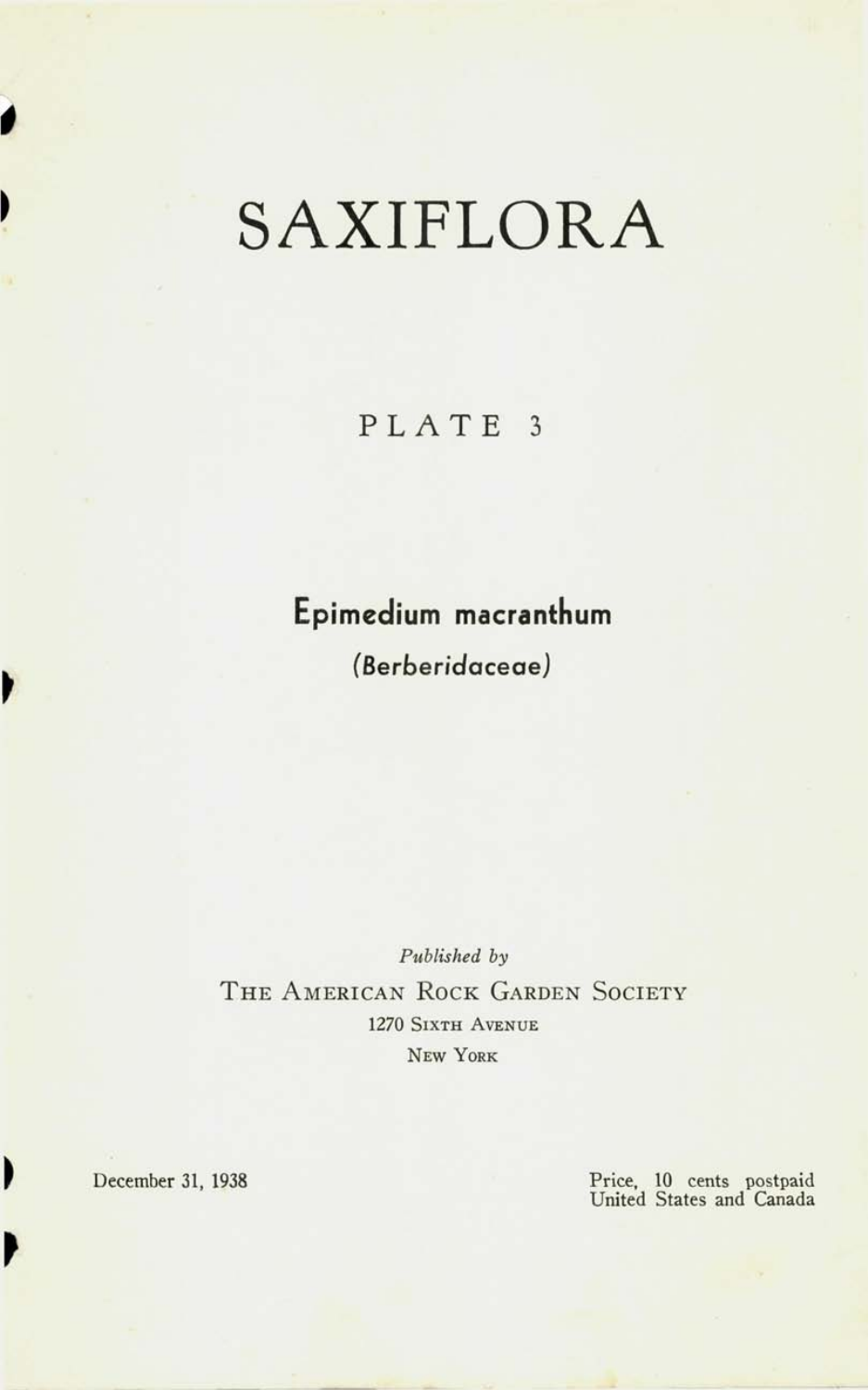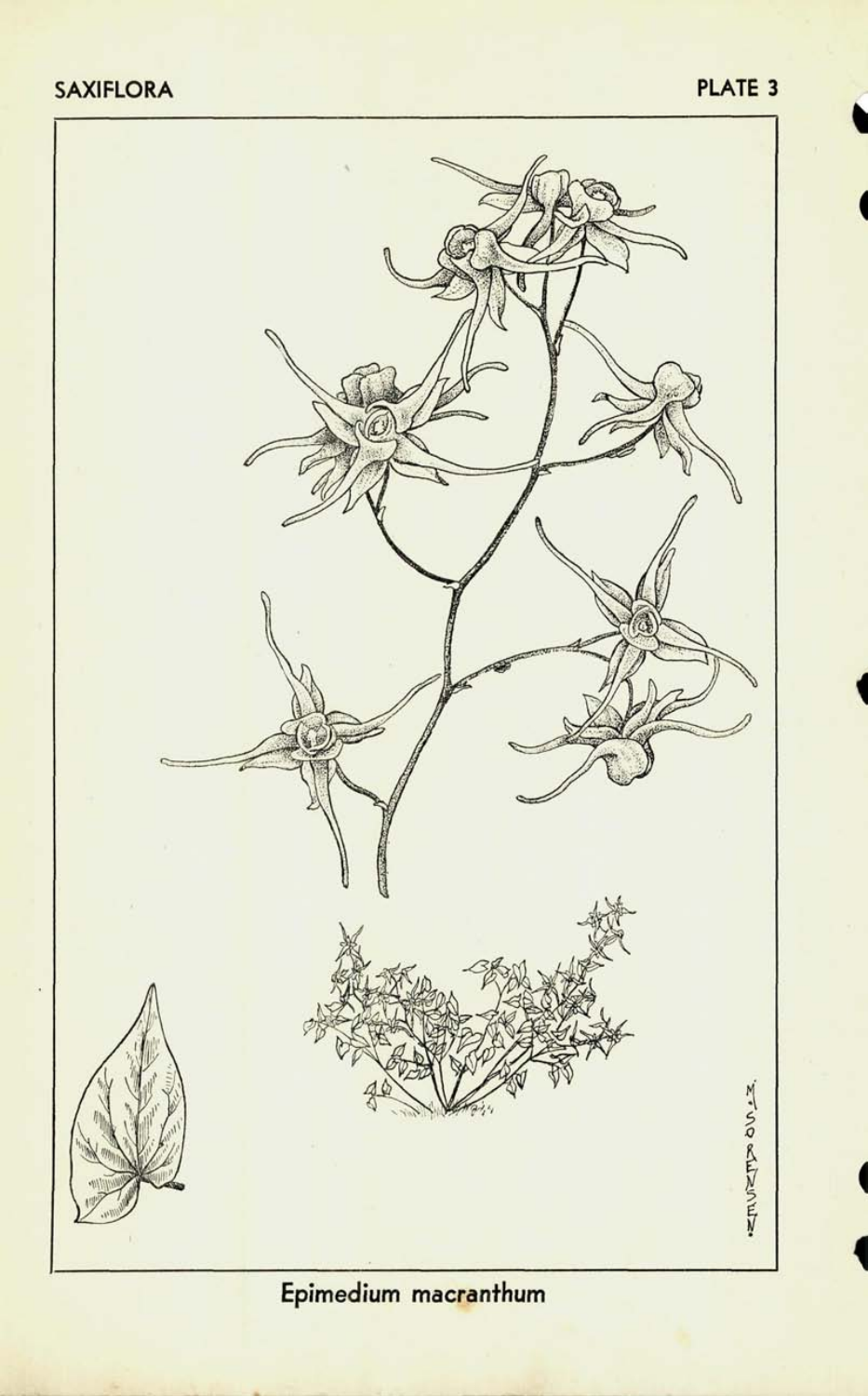## **Epimedium macranthum**

## *Barrenwort*

The epimediums or barrenworts are all excellent garden plants. They revel in a cool, moist soil with partial shade and are seen to good advantage in the rock garden or as groundcovers under trees. Strong plants potted in the fall and plunged in a cold frame until January or February respond to the very gentlest of forcing and are useful for an early display in the alpine house. In New York, the plants are bare of leaves throughout the winter but in less stern climates they may be evergreen or nearly so. Division is the accepted method of propagation and this is successfully carried out in the spring or early fall, the former being, I believe, preferable. I like to set the divisions in small pots of sandy, humusy soil and keep them in a cold frame until they begin to establish themselves.

Perhaps because they are rather slow growing, the epimediums are less often seen in gardens than their merits warrant. Even though they failed to produce flowers, they would yet deserve serious consideration because of their decorative foliage which in the young stage is particularly pleasing.

Most handsome of the genus is *Epimedium macranthum,* a species which has its home in Japan, whence living plants were introduced to European gardens by Dr. Siebold in 1836. Siebold's plants were first flowered in the garden of the University of Ghent, and from this source the species was distributed to England and formed the basis upon which Lindley's Botanical Register, plate 1906, and Maund's, The Botanist, plate 90, were made. The Japanese name for this *Epimedium* is "Ikariso," which translated means "Anchor Plant," a designation which is said to have reference to the shape of the leaves. In nature it is somewhat variable in flower color and pure white, pink, and violet forms have been accorded varietal names. Our drawing was made from a plant which shows but little coloring in the flowers. The description which follows is based upon examination of this plant as well as of the specimens in the herbarium of The New York Botanical Garden.

*Epimedium macranthum* is a low herbaceous perennial with a short creeping woody rhizome from which grow to a height of a foot or eighteen inches the flower-bearing stems. To the non-botanical eye, these stems may appear merely as compound leaves, each with a spray of flowers growing from out of its petiole; but the morphologists tell us that this cannot be, for leaves do not give rise to flowers and this production of flowers is of itself proof that the organ from which they originate is a stem rather than a petiole. Each stem of this *Epimedium* bears a solitary